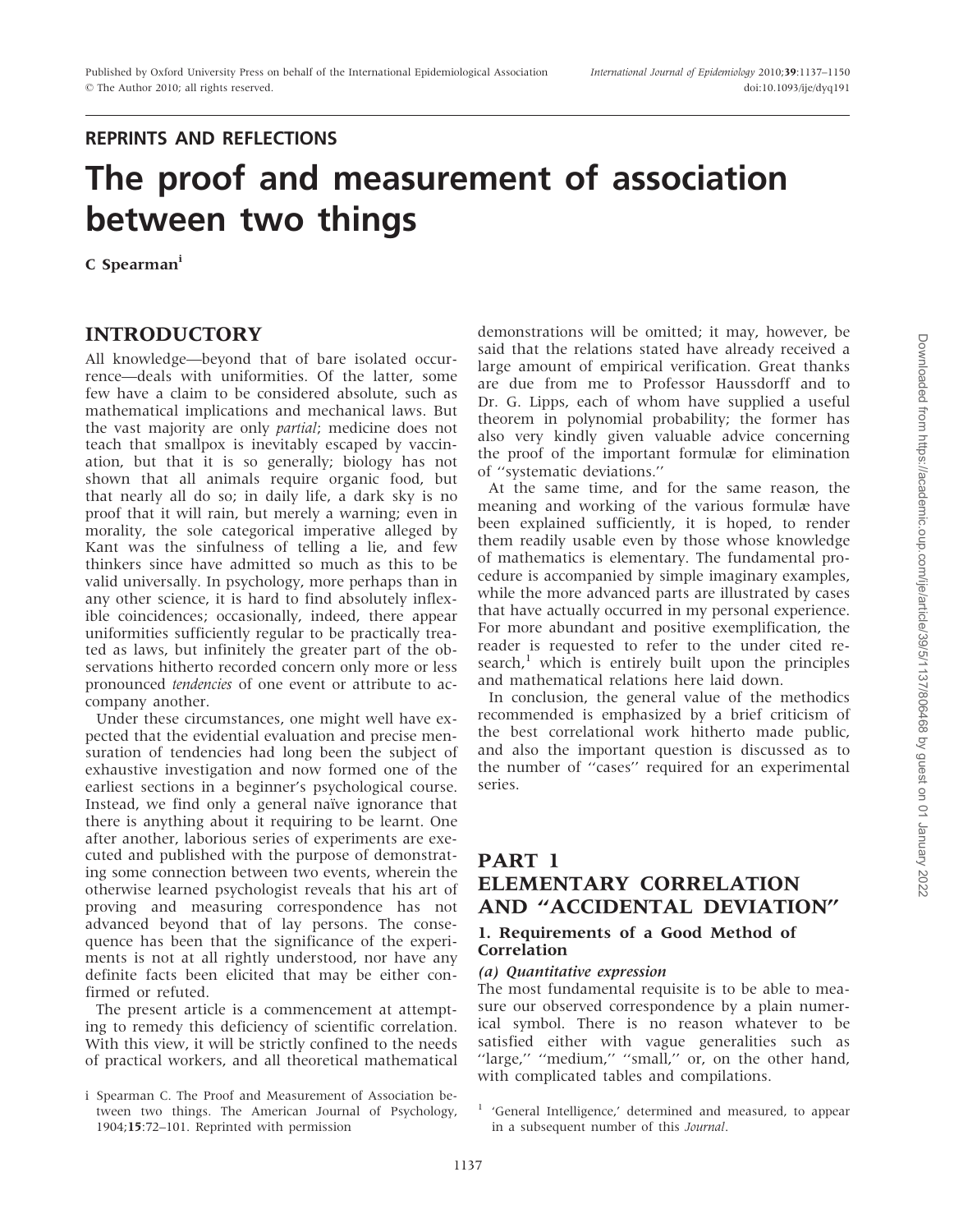The first person to see the possibility of this immense advance seems to have been Galton, who, in 1886, writes: ''the length of the arm is said to be correlated with that of the leg, because a person with a long arm has usually a long leg and conversely.''<sup>2</sup> He then proceeds to devise the required symbol in such a way that it conveniently ranges from 1, for perfect correspondence, to 0 for entire independence, and on again to -1 for perfect correspondence inversely. By this means, correlations became comparable with other ones found either in different objects or by different observers; they were at last capable of leading to further conclusions, speculative and practical; in a word, they now assumed a scientific character.

Mathematically, it is clear that innumerable other systems of values are equally conceivable, similarly ranging from 1 to 0. One such, for instance, has been worked out and extensively used by myself (see pp. 86 ff). It therefore becomes necessary to discuss their relative merits.

## (b) The significance of the quantity

Galton's particular system is defined and most advantageously distinguished from all the others by the important property, that if any number of arms, for instance, be collected which are all any amount,  $x\sigma_{a}$ , above mean, then the corresponding legs will average  $\text{Tr}\sigma_1$  above the mean (with a middle or "quartile" rx $\sigma_1$  above the mean (with a middle or "quartile"<br>deviation<sup>3</sup> of  $\sigma_1 \sqrt{1-r^2}$ ; where  $\sigma_a$  = the quartile variation of the arms,  $\sigma_1$  = that of the legs, and r is the measure of the correlation.

But another—theoretically far more valuable property may conceivably attach to one among the possible systems of values expressing the correlation; this is, that a measure might be afforded of the hidden underlying cause of the variations. Suppose, for example, that A and B both derive their money from variable dividends and each gets  $1/x$ <sup>th</sup> of his total from some source common to both of them. Then evidently their respective incomes will have a certain tendency to rise and fall simultaneously; this correspondence will in any of the possible systems of values always be some function 1/x, but in only one of them will it actually be itself =  $1/x$ ; in such a favored case, if A and B get, say, 20% of their respective incomes from the common source, the correlation between these two incomes will also show itself as 0.20; and conversely, if A's income happens to be found correlated with that of B by 0.20, then there is a likelihood that 0.20 of A's income coincides with 0.20 of B, leaving to either 0.80 disposable independently. The observed correlation thus becomes the direct expression of the relative amount of underlying influences tending for and against the correspondence.

XLV. <sup>3</sup> Commonly, but misleadingly, termed the ''probable error.''

In the above imagined instance, this desirable expressiveness belongs to the same above system of values proposed by Galton (and elaborated by Pearson). But this instance is exceptional and fundamentally different from the normal type. Evidently, A and B need not necessarily derive exactly the same proportion of their incomes from the common source; A might get his 0.20 while B got some totally different share; in which case, it will be found that the correlation is always the geometrical mean between the two shares. Let B be induced to put all his income into the common fund, then A need only put in  $0.20^2 = 0.04$ , to maintain the same correlation as before; since the geometrical mean between 0.04 and 1 is equal to 0.20.

Now, in psychological, as in most other actual correspondences, A and B are not to be regarded as in the fixed bisection of our first case, but rather as in the labile inter-accommodation of our second case. Hence A, in order to be correlated with B by 1/X, must be considered to have only devoted  $1/x^2$  (instead of  $1/x$ ) of his arrangement to this purpose, and therefore to still have for further arrangements  $1-1/x^2$ which will enable an independent correlation to which will enable an independent correlation to arise of  $\sqrt{1-1/x^2}$ . In short, not Galton's measure of correlation, but the square thereof, indicates the relative influence of the factors in A tending towards any observed correspondence as compared with the remaining components of A tending in other directions.

## (c) Accuracy

From this plurality of possible systems of values for the measure of the correlation must be carefully distinguished the variety of ways of calculating any one of them. These latter, again, have various advantages and disadvantages, of which the principal is their respective degrees of liability to ''accidental deviation.''

For, though the correlation between two series of data is an absolute mathematical fact, yet its whole real value lies in our being able to assume a likelihood of further cases taking a similar direction; we want to consider our results as a truly representative sample. Any one at all accustomed to original investigation must be aware how frequently phenomena will group themselves in such a manner as to convincingly suggest the existence of some law—when still more prolonged experiment reveals that the observed uniformity was due to pure hazard and has no tendency whatever to further repeat itself.

Luckily, this one great source of fallacy can be adequately eliminated, owing to the fact that such accidental deviations are different in every individual case (hence are often called the ''variable errors'') and occur quite impartially in every direction according to the known laws of probability. The consequence is that they eventually more or less completely compensate one another, and thus finally present an

<sup>&</sup>lt;sup>2</sup> "Proceedings of the Royal Society of London," Vols. XL and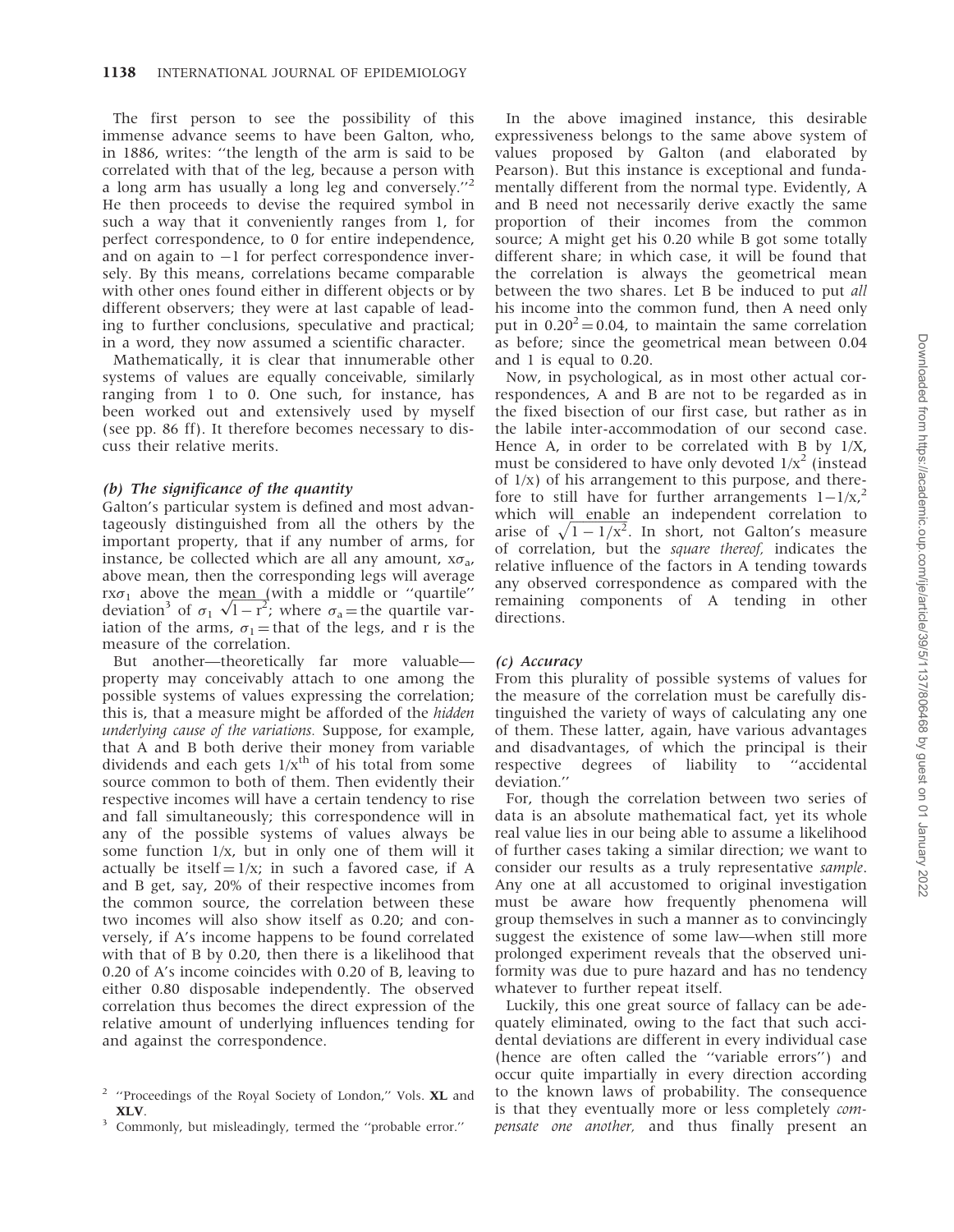approximately true result. Such elimination, however, must always remain theoretically incomplete, since no amount of chance coincidence is absolutely impossible; but beyond certain limits it becomes so extremely unlikely that for practical purposes we can afford to neglect it. When a person loses 14 times running at pitch-and-toss, he can reckon that such a series would not occur by mere accident once in 9,999 times, and consequently he will feel justified in attributing the coincidence to some constant disturbing influence. Similarly, to estimate the evidential value of any other observed uniformity, we only require to know how nearly the odds against chance coincidence have approached to some such standard maximum as 9,999 to 1. But, as any standard must always be more or less arbitrary—some thinking it too lenient and others unnecessarily severe—it is usual to employ a formula giving not the maximum but the middle deviation or "probable error."<sup>4</sup> We may then easily find the probability of mere hazard from the following comparative table:

If the observed correlation

divided by the probable error be  $=1$  2 3 4 5 6 Then the frequency of occurrence by mere hazard  $=\frac{1}{2}$ 1 6  $\frac{1}{23}$   $\frac{1}{143}$   $\frac{1}{1250}$   $\frac{1}{19000}$ 

Now, the smallness of this probable error depends principally upon the number of cases observed, but also largely upon the mathematical method of correlation. Though a faultiness in the latter respect can theoretically be made good by increasing the range of the observations, yet such increase is not always possible, and, besides, has other grave disadvantages which will be discussed later on. Other things being equal, therefore, the best method is that one which gives the least probable error. For the benefit of the reader, this probable error should always be plainly stated; nothing more is required than a rough approximation; for while it is highly important to distinguish between a deduction worth, say, 0.9999 of perfect certainty and one worth only 0.75, it would be a mere splitting of straws to care whether a particular experiment works out to a validity of 0.84 or to one of 0.85.

#### (d) Ease of application

The most accurate ways of calculation are generally somewhat difficult and slow to apply; often, too, there occur circumstances under which they cannot be used at all. Hence, in addition to a standard method, which must be used for finally establishing the principal results, there is urgent need, also, of auxiliary methods capable of being employed under the most varied conditions and with the utmost facility.

But here a word of warning appears not out of place. For such auxiliary methods are very numerous and their results, owing to accidents, will diverge to some extent from one another; so that the unwary, ''self-suggested'' experimenter may often be led unconsciously—but none the less unfairly—to pick out the one most favorable for his particular point, and thereby confer upon his work an unequivocality to which it is by no means entitled. Any departures from the recognized standard methods are only legitimate, either when absolutely necessary, or for mere preliminary work, or for indicating comparatively unimportant relations.

## 2. Standard Methods Explained

#### (a) Correlations between variables that can be measured quantitatively

This may be regarded as the normal type of correlation. Its standard method of calculation is that discovered by Bravais,<sup>5</sup> in 1846, and shown by Pearson, in  $1896$ , to be the best possible. Pearson terms this method that of ''product moments.''

The formula appears most conveniently expressed as follows:

$$
r = \frac{Sxy}{\sqrt{Sx^2 \cdot Sy^2}}
$$

where x and y are the deviations of any pair of characteristics from their respective medians,

xy is the product of the above two values for any single individual,

Sxy is the sum of such products for all the individuals,

 $Sx<sup>2</sup>$  is the sum of the squares of all the various values of x,

 $Sy^2$  is similarly for y,

and r is the required correlation.

A simple example may make this method clearer. Suppose that it was desired to correlate acuteness of sight with that of hearing, and that for this purpose five persons were tested as to the greatest distance at which they could read and hear a standard alphabet and sound respectively. Suppose the results to be:

| Person | Sight      | Hearing     |
|--------|------------|-------------|
| A      | 6ft.       | 6ft.        |
| B      | 7          | 11          |
| C      | 9 (median) | 12          |
| D      | 11         | 10 (median) |
| E      | 14         | 8           |

 $^5$  "Memoires par divers savants," T, IX, Paris, pp 255–332. 6 "Phil. Trans., R. S., London," Vol. CLXXXVII, A, p. 164.

<sup>&</sup>lt;sup>4</sup> In the proper use of this expression.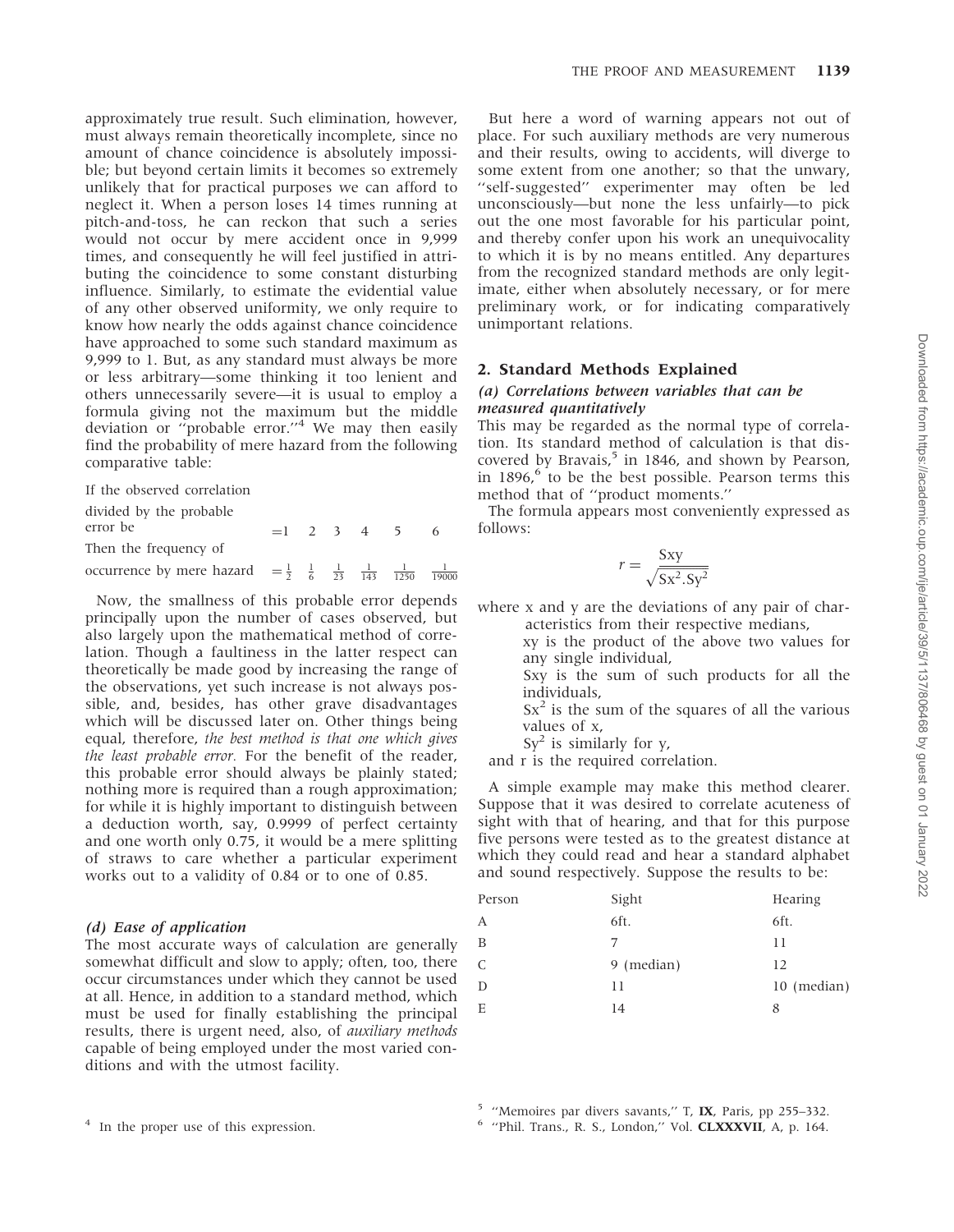then, we get

so that  $r = \frac{+12-12}{\sqrt{42 \times 25}} = 0$ , and there, thus, is no correspondence, direct or inverse.

The ''probable error'' between any obtained correlation and the really existing correspondence has been determined by Pearson, as being ''with sufficient accuracy'' when a fairly large number of cases have been taken,

$$
= 0.674506 \frac{1 - r^2}{\sqrt{n(1 + r^2)}}
$$

For discussion of correlation between characteristics whose distribution differs considerably from the normal probability curve as regards either ''range'' or ''skewness,'' reference may be made to the works below.7 It may be remarked that the method of "product moments" is valid, whether or not the distribution follow the normal law of frequency, so long as the ''regression'' is linear.

#### (b) Correlation between characteristics that can not be measured quantitatively

In the example quoted by Galton, of correspondence between the length of arm and that of leg, it may be noted that the correspondence is proportional quantitatively; a long arm has a tendency to be accompanied by a leg not only long, but long to the same degree. Now, in many cases, such proportionality is by the nature of things excluded; a printed word is possibly remembered better than one heard; but, nevertheless, we cannot, in accordance with the preceding formula, ascertain whether degrees of visuality are correlated to retentiveness of memory, seeing that in the former case there do not exist any degrees, a word being simply either seen or not seen. Perhaps even more numerous are those cases where proportionality does indeed exist, but practically will not admit of being measured; for instance, it is probable that conscientiousness is to some extent a hereditary quality, yet we cannot well directly determine whether brothers tend to possess precisely the same amount of it, owing to the fact that we cannot exactly measure it.

In all such cases we must confine ourselves to counting the frequencies of coexistence. We can easily find out how often seen and spoken words are respectively remembered and forgotten. It has proved quite feasible to divide the children of a school generally into ''conscientious'' and ''non-conscientious,'' and then to measure how much brothers tend to be in the same division; when we have proved this simple association, we may provisionally assume correlation of quantity also; that is to say, if the ''conscientious,'' generally speaking, have a particular degree of tendency to possess brothers likewise ''conscientious,'' then boys with excessively tender scruples will have the same degree of tendency to possess brothers with similarly excessive tenderness, while those with only a moderate amount of virtue will be thus correlated with brothers also of only moderate virtue; further, the ethical resemblance may be expected to repeat itself in cousins, etc., only reduced in proportion as the kinship is diminished.

For measurement of this non-proportional association, a standard method, which may be termed that of ''cross multiples,'' has been elaborated by Sheppard,<sup>8</sup> Bramley-Moore, Filon, Lee, and Pearson. The formula is, unfortunately, too long and complicated to be usefully quoted in this place. It will be found in the under cited work,<sup>9</sup> together with its probable error as determined by Pearson.<sup>10</sup> In practice, it will generally have to be replaced by one of the more convenient methods to be next described.

#### 3. Comparison by Rank

This method of ''cross multiples'' is not only difficult and tedious of application, but also it gives a probable error nearly double that of ''product moments.''

Now, it can often be altogether escaped in the case of quantities not admitting absolute measurement, by substituting instead comparison. This other way will be discussed at some length, as it has been largely used by myself and is believed chiefly responsible for some successful experiments. All characteristics may be collated from two quite distinct aspects: either (as in example of visual and auditory acuteness) by actual mensuration, or else by order of merit; we might say that a student, A, obtained 8,000 marks in an examination, while B only got 6,000; or, instead, we might say that A was third out of 100 candidates, while B was only 20th. Precisely the same method of calculation may be again used in the latter case, simply substituting the inverse ranks, 97, 80, etc., for the performances, 8,000, 6,000, etc.

- $8$  "Phil. Trans.," Vol. **CXCII**, A, p. 141.<br><sup>9</sup> "Phil. Trans.," Vol. **CXCV** A, pp. 2–7.<br><sup>10</sup> "Phil. Trans.," Vol. **CXCV** A, pp. 10–14.
- 
- 

<sup>7</sup> Udny Yule: ''Proc. R. S. London,'' Vol. LX, p. 477. Pearson: ''Phil. Trans. R. S. London,'' Vol. CLXXXV, I A, p. 71; Vol. CLXXXVI, I A, p. 343, and Vol. CXCI A, p. 229. G. Lipps: "Die Theorie der Collectivgegenstände," Wundt's Phil. Stud., Vol. XVII.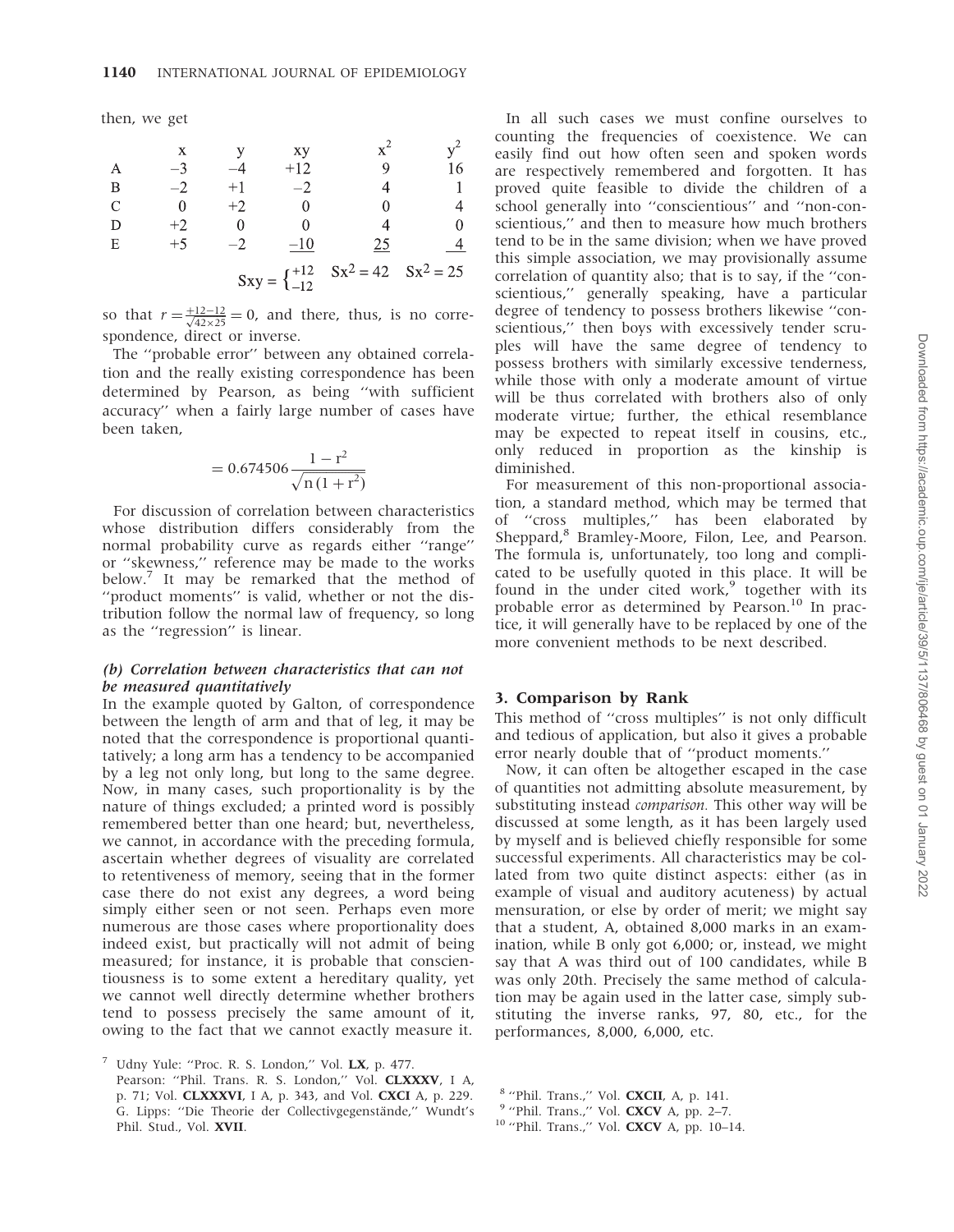#### (a) Disadvantages of the ''Rank'' method

In the first place, it may be objected that the observed correlation would then only hold good for persons of the same average difference from one another. For assuming, say, acute sight to be correlated with acute hearing; then the order of merit of A, B and C, as regards sight, is more likely to remain unaltered as regards hearing also, when the difference in their respective powers of vision is extremely marked, than when they are practically equal on the latter head. But the more numerous the persons experimented on, the less will be the average difference of faculty; it might, therefore, be supposed that the correlation would become continually less perfect as the experiments were made more extensive. This, however, would be a fallacy: 100 experimental subjects compared together by "Rank" would on the whole actually show appreciably the same average correlation as 1,000, provided, that in either case the subjects are selected by chance; the amount of the correlation is not really dependent upon the difference between the grades, but upon the relation of this difference to the mean deviation; and both of these increase together with the number of subjects. On the other hand, the correlation will undoubtedly diminish if the subjects be all chosen from a more homogeneous class; in a select training school for teachers, for example, general intelligence will throughout show smaller correlation with other qualities, than would be the case in a college for quite average young men of the same age; but this fact applies just as much to comparison by ''Measurement.''

The next possible objection is that comparison by rank bases itself upon an assumption that all the subjects differ from one another by the same amount, whereas A may differ from B five times as much as B differs from C. But such an assumption would only take place, if correspondence by rank were considered to be wholly equivalent to that by measurement; no such assumption is made; the two aspects are recognized to be theoretically distinct, but advantage is taken of the fact that they give correlational values sensibly equivalent in amount. Even against the small existing discrepancy may be set off a deviation of the same order of magnitude which is incurred when using measurement itself, owing to the practical necessity of throwing the cases into a number of groups.

The third and only solid objection is that rank affords a theoretically somewhat less full criterion of correspondence than does measurement; and the force, even of this argument, disappears on considering that the two methods give appreciably the same correlational values.

#### (b) Advantages of the ''Rank'' method

The chief of these is the large reduction of the ''accidental error.'' In a normal frequency curve, the outlying exceptional cases are much more spaced apart

than are those nearer to the average; hence, any accident disturbing the position of these exceptional cases will have unduly great effect on the general result of the correlation; and owing to this inequality in the influence of the errors, the latter will not compensate one another with the same readiness as usual. Moreover, it is just these hyper-influential extreme cases where there is most likelihood of accidental errors and where there very frequently prevails a law quite different from that governing the great bulk of the cases. As regards the quantity of this gain by using rank (abstracting from the last mentioned point, which cannot well be estimated in any general manner) there should be no difficulty in calculating it mathematically. From a considerable amount of empirical evidence, the probable error when using the method of ''product moments'' with rank appears to become less than two-thirds of that given by the same method with measurement, and therefore only about one-third of that given by the method of ''cross multiples.''

The next advantage is that rank eliminates any disparity between the two characteristics compared, as regards their general system of distribution; such a disparity is often not intrinsic or in any way relevant, but merely an effect of the particular manner of gaining the measurement. By means of rank, a series presenting the normal frequency curve can be compared on even terms with another series whose curve is entirely different. This cannot well be done when using measurement. (See p. 1140.)

Rank has also the useful property of allowing any two series to be easily and fairly combined into a third composite one.

#### (c) Conclusion

From the practical point of view, it is so urgently desirable to obtain the smallest probable error with a given number of subjects, that the method of rank must often have the preference even when we are dealing with two series of measurements properly comparable with one another.

Theoretically, rank is at any rate preferable to such a hybrid and unmeaning correlation as that between essential measurements on the one side and mere arbitrary classification on the other. As the latter occur in most psychological correlations, the only other resource would be to avoid measurements altogether by using the method of ''cross multiples.'' But this trebles the size of the probable error, and therefore renders it necessary that the subjects should be no less than nine times as numerous; such an enormous increase, even if possible, would generally be accompanied by disadvantages infinitely outweighing the supposed theoretical superiority of method.

The above advantages are still further enhanced whenever dealing with *one-sided* frequency curves, such as are furnished by most mental tests. For in these cases the great bulk of influence upon the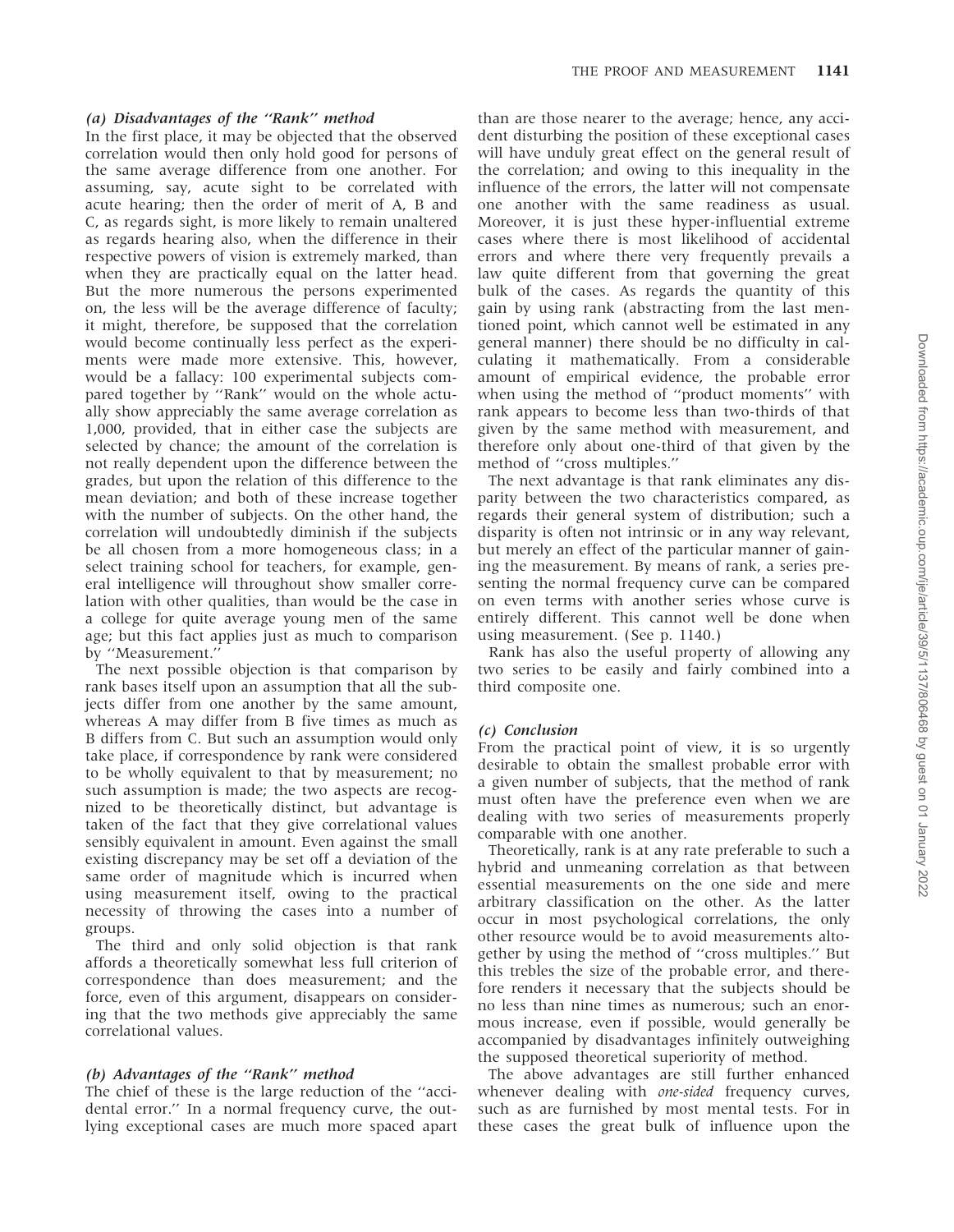resulting correlation is derived exclusively from the very worst performances and is consequently of a specially doubtful validity.

In short, correlation by rank, in most cases a desirable procedure, is for short series quite indispensable, rendering them of equal evidential value to much longer ones treated by other ways. Luckily, it is precisely in short series that gradation by rank is practically attainable.

# 4. Auxiliary Methods

These, as has been said, are only for use when there is adequate reason for not employing the above "standard" methods. Any number are devisable. Their resulting correlational values do not quite coincide with those found by the standard ways, but nearly enough so for most practical purposes.

## (a) Auxiliary methods of Pearson

Several very ingenious and convenient ones are furnished by  $\lim_{h \to 1}$ <sup>11</sup> but all of similar type and requiring the same data as that of ''cross-multiples.''<sup>12</sup> They are therefore for use when the compared events do not admit of direct quantitative correlation. The following appears to combine facility and precision to the greatest degree:

$$
r = \sin\frac{\pi}{2} \frac{\sqrt{ad} - \sqrt{bc}}{\sqrt{ad} + \sqrt{bc}}
$$

where the two compared series of characteristics, say P and Q are each divided into two (preferably about equal) classes; if the case is one where quantity exists but cannot be absolutely measured, P II will comprise the instances in which P is in manifest deficiency; but if the compared characteristics essentially exclude quantity, P II become the instances where P is absent; similarly Q. Then,

- $a =$  the number of times that P I is accompanied by Q I
- $b =$  the number of times that P II is accompanied by Q I
- $c$  = the number of times that P I is accompanied by  $\Omega$  II
- $d =$  the number of times that P II is accompanied by Q II.

If  $a + b$  is not very unequal to  $c + d$ , the probable error It a + b is not very unequal to c + a, the probable error<br>may be taken at about  $1.1/\sqrt{n}$  where n = the number of instances in the whole of P or of  $Q<sup>13</sup>$ .

Returning to our previous illustration, suppose that it was desired positively to ascertain the merits of instruction by writing and by word of mouth respectively. Ten series, each consisting of ten printed

- <sup>11</sup> "Phil. Trans. R. S. L.," Vol. **CXCV**, A, pp. 1 and 79.  $n^{12}$  They are all refinements of the original formula,  $r = \frac{ad-bc}{ad+bc}$ published by Yule, Proc. R. S. L.,'' Vol.  $\frac{LXVI}{L}$  p. 23.
- <sup>13</sup> More accurately, sin 0.1686  $\pi(1 r^2)\sqrt{\frac{1}{a} + \frac{1}{b} + \frac{1}{c} + \frac{1}{d}}$

words, have been successively shown to a class of twenty children, who each time had to write down by memory as many as they could. The experiment was next repeated, but reading the words aloud instead of showing them. Of the 2,000 visual impressions 900 were correctly remembered, while of the same number of auditory ones only 700 were retained.

|  |  |  | Call the visual impressions |  | Рl |  |
|--|--|--|-----------------------------|--|----|--|
|--|--|--|-----------------------------|--|----|--|

- Call the auditory impressions P 2
- Call the remembered impressions Q 1
- Call the forgotten impressions Q 2

Then  $a = 900$ ,  $b = 700$ ,  $c = 1,100$ ,  $d = 1,300$  and

$$
r = \sin\frac{\pi}{2} \frac{\sqrt{900} \times \sqrt{1,300} - \sqrt{700} \times \sqrt{1,100}}{\sqrt{900} \sqrt{1,300} + \sqrt{700} \sqrt{1,100}} = 0.16
$$

The probable error then comes to  $1.1/\sqrt{4,000}$  = nearly 0.02, or about 1/8 of the above correlation; so that the latter would not occur by mere chance once in 100,000 times.

We thus see that there is at any rate good prima facie evidence of some superiority on the part of the visual sense. Also, if the experiment has been fairly executed and adequately described, any subsequent verification under sufficiently similar conditions, by other experimenters, should result in a concordant correlation, probably between 0.14 and 0.18, and certainly between 0.04 and 0.28.

Moreover, we have obtained a direct estimate of the importance of this apparent superiority of the visual sense; for the square of the correlation amounts to 0.025; so that of the various causes here tending to make the children remember some words better than others, the difference of sense impressed comes to about one fortieth part (see p. 1138).

## (b) Method of proportional changes

This is very often convenient, being especially applicable to a large number of psychological experiments, and so easy that the result can be approximately seen on inspection. Here,

$$
R=\frac{3a-b}{2a+b}{}^{14}
$$

where  $a =$  the number of cases that have changed in accordance with the supposed correspondence, and  $b =$  the number that have changed in contradiction of it. The probable error again comes to  $\frac{1.1}{\sqrt{n}}$ .

Suppose, for example, we were demonstrating that intellectual fatigue may be satisfactorily investigated

 $14$  Hence, when the correlation is very complete, say, over 0.75, the above formula gives appreciably too large values; as the amount reaches 0.90 and 1, the first factor must be reduced from 3/2 to 5/4 and 1 respectively.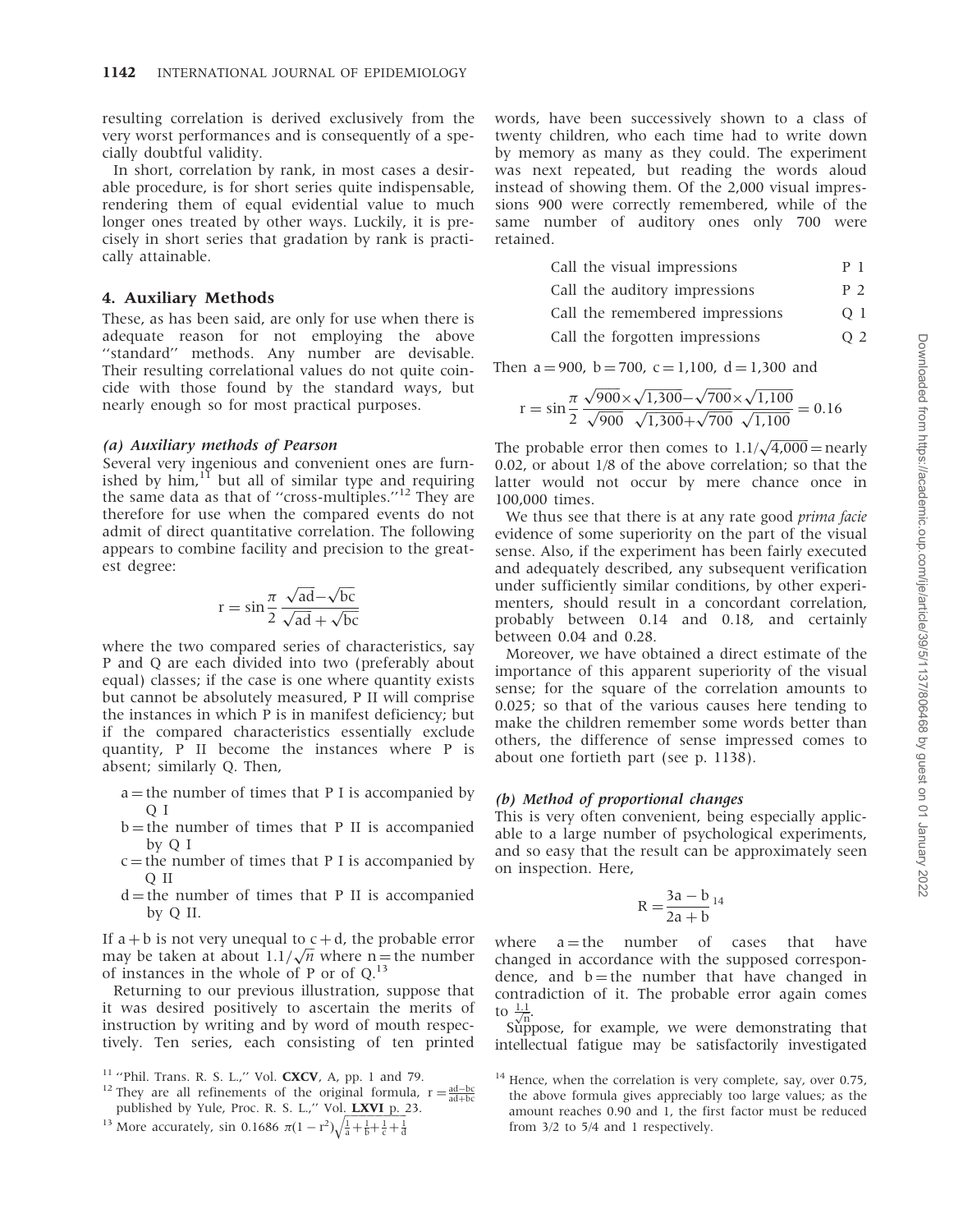by the method of Griessbach.<sup>15</sup> With this view, we have applied his test to 100 boys before and after their lessons. In the latter case 68 of them have presented the expected duller sensitivity, but 32, on the contrary, have shown a finer discrimination than before work.

Now, clearly, had the correspondence been perfect, all the hundred would have become worse.<sup>16</sup> Thus,

$$
R = \frac{3}{2} \frac{68 - 32}{100} = 0.54.
$$

As the probable error comes to 0.11, our imaginary correlation is five times greater, and therefore would not have occurred by mere accident more than once in 1,250 times; so that we become practically certain that the sensitivity of the skin really does measure fatigue.

It now becomes easy to compare the quantity of this fatigue at different stages of work. Let us say that further experiments, after lessons lasting one hour longer than before, showed the correlation had risen to 0.77. Thereby we see that the influence of fatigue swells from  $0.54^{15}$  to  $0.77<sup>15</sup>$  that is, from being  $1/5$  to being 3/5 of all the sources of variation in cutaneous sensitivity. Such a result has a very different scientific significance from, say, any conclusion that the average sensory threshold had enlarged by so many more millimetres.

Moreover, our test can be easily and precisely compared with any of the various other recommended procedures, being more reliable than all which present smaller correlations and vice versa.

## (c) Method of class averages

It often happens that measurements (or ranks) are known, but not in such a way as to be able to use either the method of ''product moments'' or even any of the methods of Pearson. Under such circumstances, I have found it very useful to be able to apply the following relation:

$$
r = \frac{d}{D}
$$

More accurately,  $r = \sin \frac{\pi}{2} \cdot \frac{a-b}{a+b}$ 

where d is the observed difference between the average measurement (or rank) of the P's accompanied by Q 1 and that of those accompanied by Q 2, and D is the greatest difference that was possible (such as would have occurred, had the correspondence been perfect). If Q has been divided into two about equal portions, D will be equal to twice the middle or ''quartile'' deviation from the average in the whole series P; while if Q has been divided after the usual fashion into three such portions, only the two outer

ones can be used and then  $D = 2.87$  times the above middle deviation (again taken in the whole series P).

THE PROOF AND MEASUREMENT 1143

Suppose, for example, that we wish to ascertain whether the well known test of ''reaction-time'' gives any indication as to the person's general speed of movement. We try a hundred persons both in reaction-time and in speed of running 50 yards. Then we divide the reaction-time records into two classes, 1 containing all the quickest performers and 2 all the slowest. We now see how long these two classes of reacters took respectively to run the fifty yards, and what was the middle deviation from the average among all the runners taken together. Let us put the average of class 1 at 6 seconds, that of class 2 at 6.5 seconds, and the general middle deviation at 1.1 seconds. Then

$$
r = \frac{6.5 - 6}{2 \times 1.1} = 0.23
$$

The evidential value of the result is given approximately, even for small values of n, by the following relation:

$$
ext{Probable error} = \frac{1.17}{\sqrt{n}} \frac{\sqrt{n+1}}{\sqrt{n+2}}
$$

where n is the total number of cases considered. In the threefold instead of twofold division, the probable error becomes nearly

$$
\frac{1.4}{\sqrt{n}} \frac{\sqrt{n+1}}{\sqrt{n+2}}
$$

In the above instance, we find that the observed correlation is little over double the probable error; as so much would turn up about once in six times by mere accident, the evidence is not at all conclusive. Therefore we must either observe many more cases — 600 would be necessary to reduce the probable error to 1/5th of the correlation — or else we must find a better method of calculation. If rank had been employed instead of measurement, the evidence would already have been fairly good, and could have been put beyond all reproach by the addition of another 150 observations. If rank had been employed in conjunction with the method of ''product moments'' or that of ''rank differences,'' the required smallness of probable error could have been obtained by as few as 36 cases in all!

The method of ''class averages'' is especially valuable in deciphering the results of other investigators, where the average performances and the middle deviation are usually given (in good work), but not the data required for any of the other methods.

# (c) Method of rank differences

This method appears to deserve mention also, seeing that it seems to unite the facility of the auxiliary methods with a maximum accuracy like that given by ''product moments.'' It depends upon noting how

<sup>&</sup>lt;sup>15</sup> This, as is well known, consists in determining the least distance apart at which two points of contact can be distin-

 $\frac{16}{16}$  Assuming, that is to say, that all the boys become fatigued by the lessons.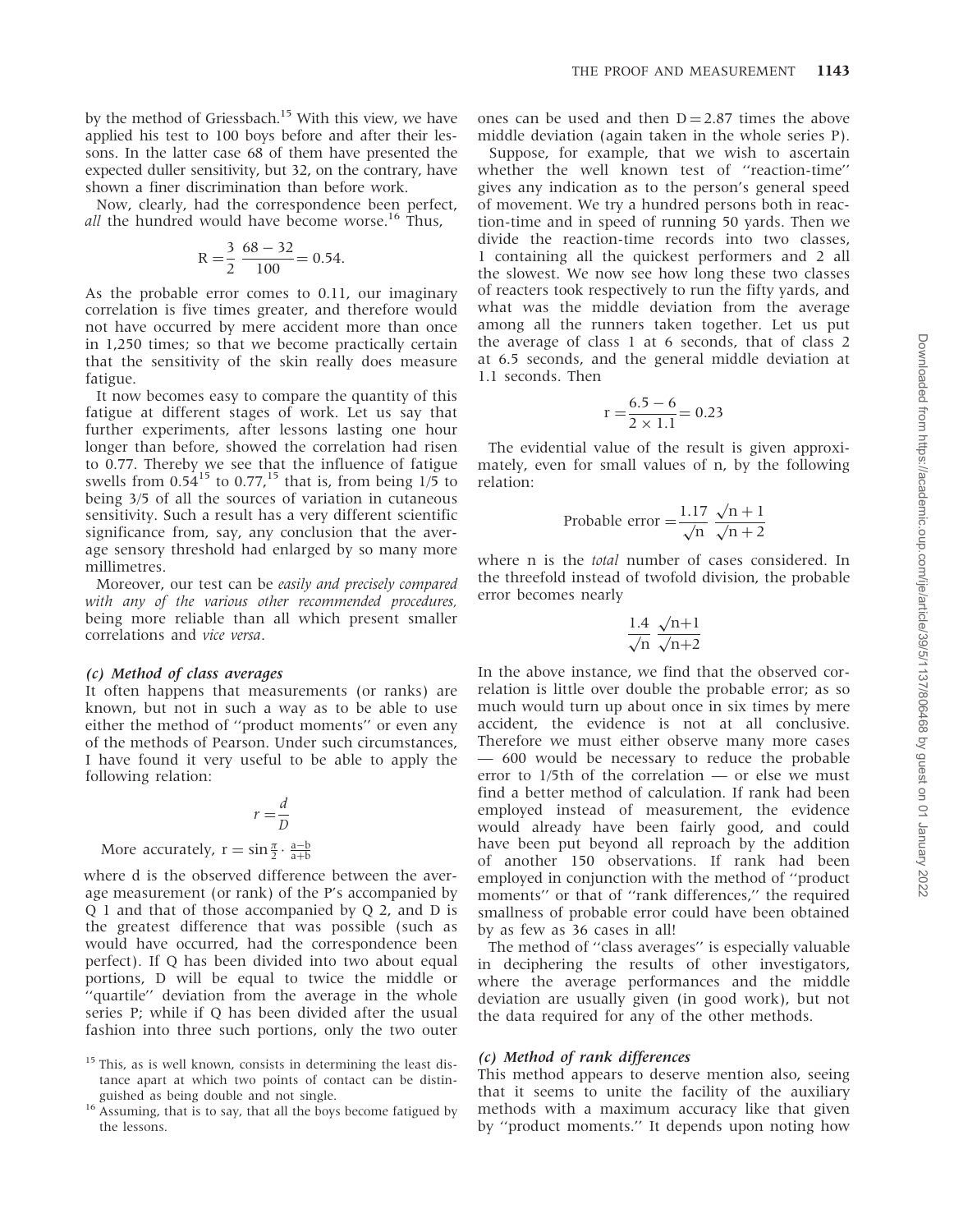much each individual's rank in the one faculty differs from his rank in the other one; evidently, this will be nil when the correlation is perfect, and will increase as the correlation diminishes.<sup>17</sup>

The relation is as follows:

$$
R=1\!-\!\frac{3^{Sd}}{n^2\!-\!1}{}^{18}
$$

where Sd is the sum of the differences of rank for all the individuals,

n is the total number of individuals,

and R is the required correlation.

The probable error will then be approximately, even for small values of  $n = 0.4/\sqrt{n}$ .

To take again the example from p. 80, we number the five persons according to their order of merit in hearing and seeing respectively.

| PERSON.        | <b>SEEING</b> | HEARING | DIFFERENCE. |
|----------------|---------------|---------|-------------|
|                | RANK.         | RANK.   |             |
| $\overline{A}$ |               |         |             |
| B              | 2             | 4       | 2           |
| $\mathsf{C}$   | 3             | 5       | 2           |
| D              | 4             | 3       |             |
| E              | 5             | 2       | 3           |
|                |               |         | $Sd = 8$    |

so that 
$$
R = 1 - \frac{3 \times 8}{25 - 1} = 0
$$
,

and again we find that there is no correlation, direct or inverse.

<sup>17</sup> This general idea seems to have been first due to Binet and Henri ("La fatigue intellectuelle," p. 252–261), who, however, do not work it out far enough to obtain any definite measure of correlation. Accordingly, Binet makes little further attempt in later research (L'année psychologique, Vol. IV) to render it of service, and soon appears to have altogether dropped it (L'année psychologique, Vol. VI).

The same idea occurred to myself and was developed as above, without being at the time acquainted with the previous work in this direction by Binet and Henri. In obtaining the above formulæ I was greatly assisted by Dr. G. Lipps' showing generally that when an urn contains n balls numbered 1, 2, 3, .., n, respectively; and when they are all drawn in turn (without being replaced); and when the difference is each time noted between the number on the ball and the order of its drawing; then the most probable (or middle) total sum of such differences, added together without regard to sign, will be  $=\frac{n^2-1}{3}$ . Previously, I had only calcu-<br>lated this value for each particular size of n required by myself. Prof. Hausdorff further showed, generally, that such sum of differences will present a mean square deviation sum of differences will present a mean square d<br>(from the above most probable value) =  $\sqrt{\frac{(n+1)(2n^2+7)}{45}}$ 

<sup>18</sup> This formula becomes slightly incorrect, whenever two or more individuals are bracketed as having precisely the same rank; but the consequent error is usually too small to be worth considering.

This method, though very accurate and preeminently quick in application, has unfortunately four serious disadvantages.

It can be only used for ranks, and not immediately for measurements.

The probable error given is only that showing how great correlations may be expected from pure accident when there is no really existing correspondence between the two characteristics. It does not (like Pearson's probable error for the method of ''product moments'') directly show how much the observed correlation may be expected to differ by accident from any correspondence that does exist.

The various possible values of Sd are found to fall into a frequency curve of marked asymmetry; so that we cannot (as in all the other methods here given) take the *minus* values of R as representing so much inverse correlation. This defect could be remedied mathematically; but there are also other respects in which this side of the frequency curve appears unsuitable for our purpose, so that it is better to treat every correlation as positive (which can always be done by, if necessary, inverting the order of one of the series). Finally, this value R is not numerically equivalent to the ''r'' found by all the other methods, but for the "r" found by all the other methods, but for chance distributions appears  $=\sqrt{r^8}$  So far, the proof

of this relation is only empirical, but it rests on a large number of cases taken, however, only between 0.20 and 0.60. If it be accepted r can at once be found from the following table:

R 0.05 0.10 0.20 0.30 0.40 0.50 0.60 0.70 0.80 0.90 1 r 0.13 0.22 0.34 0.44 0.54 0.63 0.71 0.79 0.86 0.93 1

# PART 2 CORRECTION OF ''SYSTEMATIC DEVIATIONS''

#### 1. Systematic Deviations Generally

In the first part, we have seen that any correlational experiments, however extensive, can only be regarded as a ''sample'' out of the immense reality, and will consequently present a certain amount of accidental deviation from the real general tendency; we have further seen that this accidental deviation is measurable by the ''probable error,'' whose determination, therefore, becomes an indispensable requisite to all serious research.

But now we are in danger of falling from Scylla into Charybdis. For after laboriously compiling sufficient cases and conscientiously determining the probable error, there exists a very human tendency to cease from labor and inwardly rejoice at having thus risen from common fallacious argument to the serene certainty of mathematics. But whether or not such complacency may be justifiable in pure statistical inquiry, it is at any rate altogether premature in the kind of research that we are at present contemplating; we are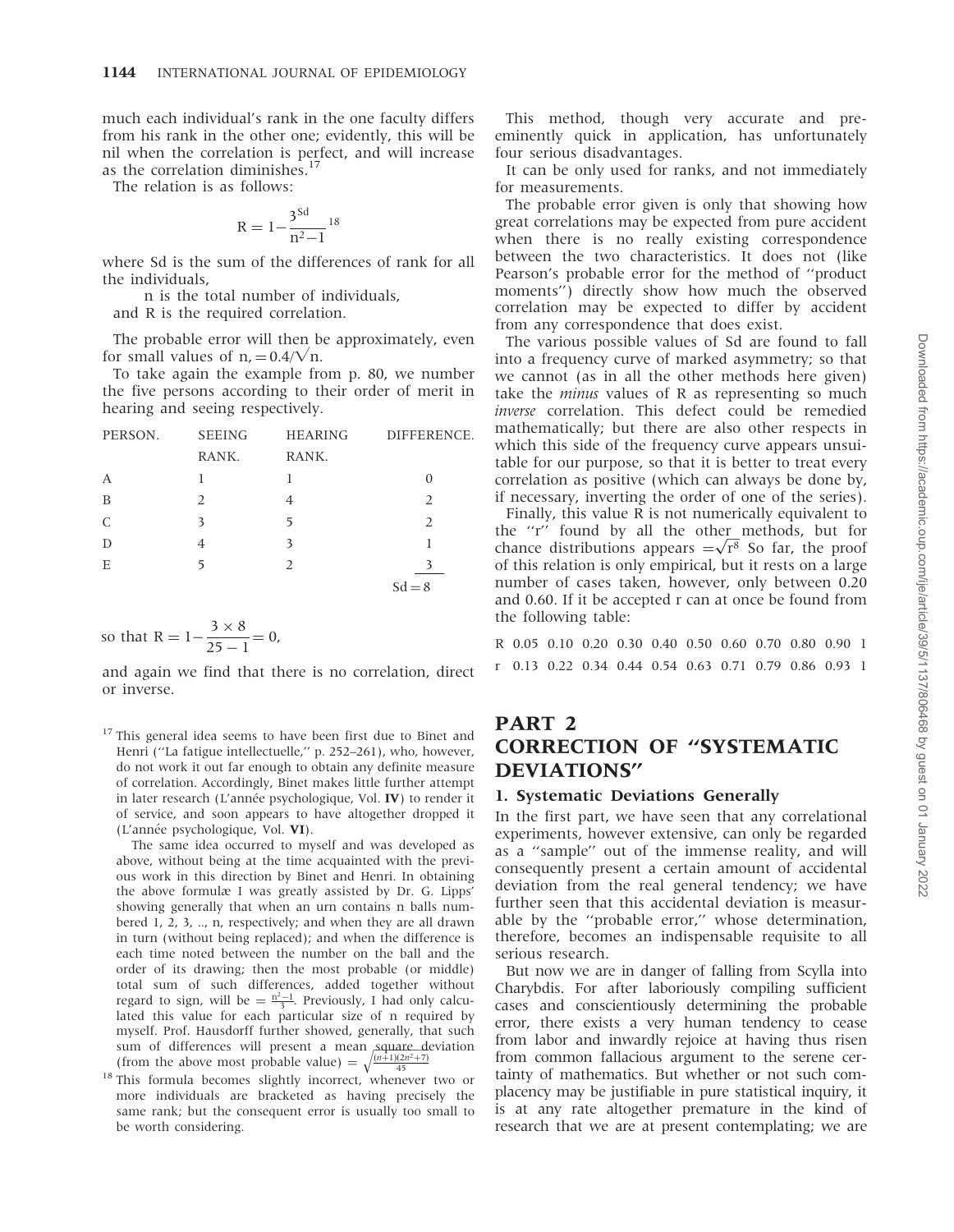not dealing with statistics, but with a line of work so fundamentally different, that it may be aptly distinguished by the term of ''statisticoids.'' Here the accidental deviation is not the sole one, nor even the most momentous; there are many other enemies who are unmoved by the most formidable array of figures. These consist in such deviations as, instead of merely being balanced imperfectly, lie wholly on the one side or the other. As in ordinary measurements, so too in correlation, we may speak, not only of ''accidental,'' ''variable,'' or ''compensating'' inaccuracies, but also of "systematic," "constant," or "non-compensating" ones.

These systematic deviations are of very varied nature, the most insidious being, as usual, self-suggestion. To take, for instance, one of our recent examples, suppose that we have applied the Griessbach test to a number of children before and after their lessons, and have found the desired correlation between fatigue and cutaneous insensitivity, it still remains exceedingly difficult to convince ourselves that we executed our tests entirely without favor or affection; for it is almost impossible to determine a series of sensory thresholds without some general tendency, either to bring them towards the desired shape, or else endeavoring to escape such bias—to force them in the opposite direction. To convince others of our impartiality may be harder still. Even this sort of deviation is to be remedied by our proposed exact method of procedure, for by it we obtain perfectly definite results which any impartial experimenters may positively corroborate or refute.

#### 2. ''Attenuation'' by Errors

From page 1138 it will be obvious that a correlation does not simply depend on the amount of concording factors in the two compared series, but solely on the proportion between these concording elements on the one hand and the discording ones on the other. In our example, it did not matter whether A and B each had one pound or a thousand pounds in the common funds, but only whether the amount was a small or large fraction of their whole incomes. If the discordance, 1- x, be nil, then the concordance, x, is thereby perfect, that  $is, = 1$ ; and if the influence of the discordant elements be sufficiently increased, then any concordance will eventually become infinitely small.

To consider a still more concrete example, suppose three balls to be rolled along a well-kept lawn; then the various distances they go will be almost perfectly correlated to the various forces with which they were impelled. But let these balls be cast with the same inequalities of force down a rough mountain side; then the respective distances eventually attained will have but faint correspondence to the respective original momenta.<sup>19</sup>

Thus it will be clear that here the accidental deviations have a new consequence simultaneous with, but quite distinct from, that discussed in the last chapter. For there, they impartially augmented and diminished the correlation, tending in a prolonged series to always more and more perfectly counterbalance one another; and in ordinary measurements, this is their sole result. But here in correlations, they also have this new effect which is always in the direction of ''attenuating'' the apparent correspondence and whose amount, depending solely on the size of the middle error, cannot be in the least eliminated by any prolongation of the series. The deviation has thus become general or ''systematic.''

Now, suppose that we wish to ascertain the correspondence between a series of values, p, and another series, q. By practical observation we evidently do not obtain the true objective values, p and q, but only approximations which we will call p' and q'. Obviously, p' is less closely connected with q', than is p with q, for the first pair only correspond at all by the intermediation of the second pair; the real correspondence between p and q, shortly  $r_{\text{p}q}$ , has been "attenuated" into  $r_{p'q'}$ .

To ascertain the amount of this attenuation, and thereby discover the true correlation, it appears necessary to make two or more independent series of observations of both p and q. Then,

$$
r_{pq} = \frac{r'_{p'q'}}{\sqrt{r_{p'p'} \times r_{q'q'}}}
$$

where  $r_{p'q'}$  = the mean of the correlations between each series of values obtained for p with each series obtained for q.

> $r_{p'p'}$  = the average correlation between one and another of these several independently obtained series of values for p.

 $r_{q'q'}$  = the same as regards q.

and  $r_{pq}$  = the required real correlation between the true objective values of p and q.

Thus, if for each characteristic two such independent series of observations be made, say  $p_1$   $p_2$   $q_1$ and  $q_2$ , then the true

$$
r_{pq} \!\!=\!\! \frac{r_{p_1q_1}\!+\!r_{p_1q_2}\!+\!r_{p_2q_1}\!+\!r_{p_2q_2}}{4\sqrt{r_{p_1p_2}\!\times\!r_{q_1q_2}}}
$$

Should circumstances happen to render, say,  $p_1$ , much more accurate than  $p_2$ , then the correlations involving  $p_1$  will be considerably greater than those involving p2. In such case, the numerator of the above fraction must be formed by the geometrical instead of by the arithmetical mean; hereby the accidental errors of the respective observations cease to eliminate one another and therefore double their final influence; they also introduce an undue diminution of the fraction.<sup>2</sup>

<sup>&</sup>lt;sup>19</sup> This fact has already been mathematically expressed in the last chapter by the value of correlation between two series being proportional (inversely) to the value of the middle deviations inside the series (see p. 1143).

<sup>&</sup>lt;sup>20</sup> By an inversion of the above formula, the correlation between two series of observations will be found a useful measure of the accuracy of the observations.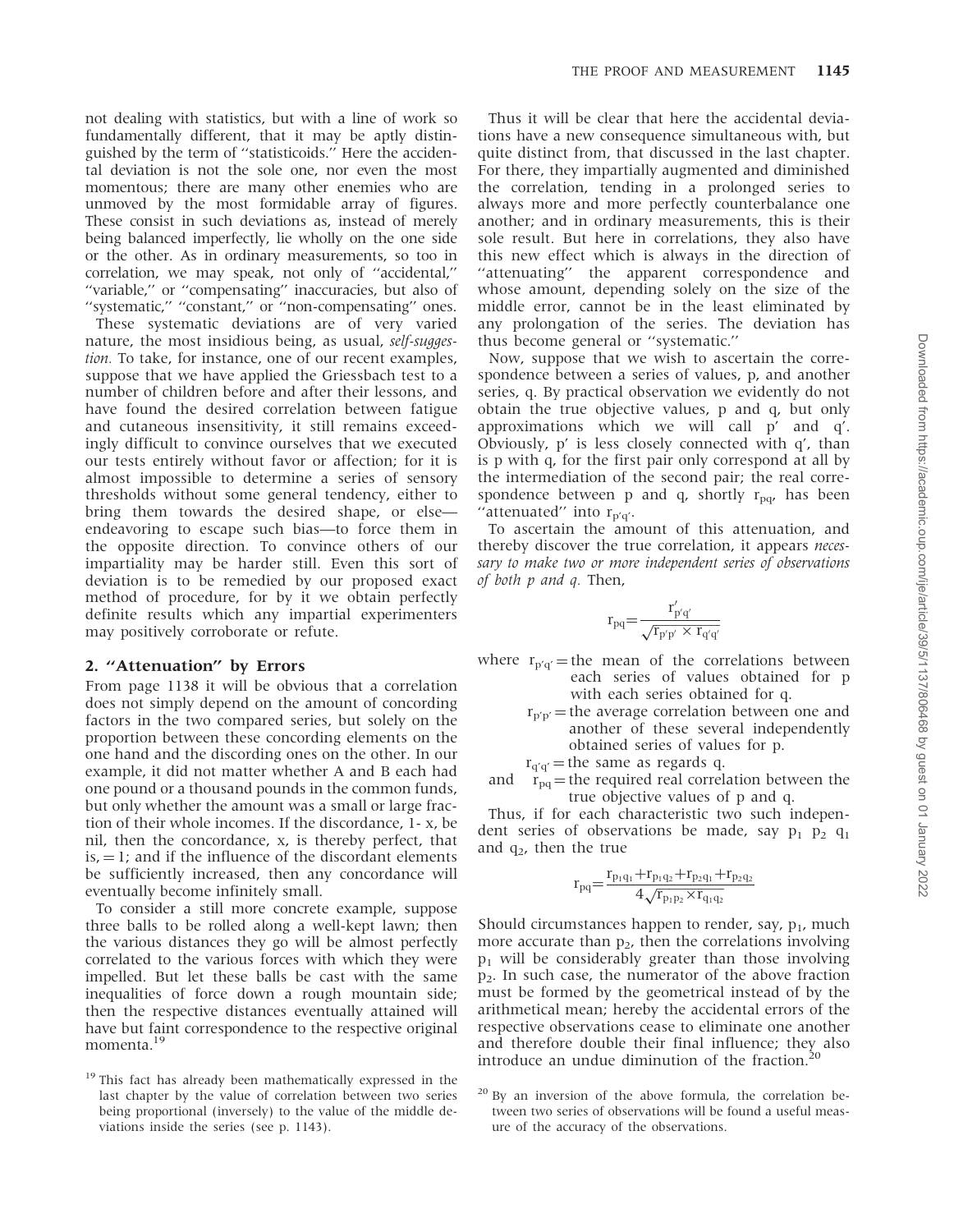In some exceptional and principally very theoretical cases, it may happen that either of the actual measurements, say  $p'_1$  is connected with q' (or q) quite independently of p or any other link common to  $p'_{2}$ . Then, the correlation  $r_{p'q'}$  will be to that extent increased without any proportional increase in  $r_{p'p'}$ ; hence our above formula will fallaciously present too large a value.

A greater practical difficulty is that of obtaining two series sufficiently independent of one another. For many errors are likely to repeat themselves; even two separate observers are generally, to some extent, warped by the same influences; we are all imposed on by, not only the ''Idola Specus,'' but also the ''Idola Tribus'' and the ''Idola Fori.'' In such case, the above formula is still valid, only its correction does not go quite far enough,—a fallacy at any rate on the right side.

An actual instance will best show the urgent necessity of correcting this attenuation. In a correlation between two events, say P and Q, I obtained three independent observations both of P and of Q. The average correlation for those of P with those for Q was 0.38 (=  $r_{p'q'}$ ); the average correlation of those for P with one another was  $0.58$  (=  $r_{P'P'}$ ); the same for Q was 0.22 (=  $r_{q'q'}$ ). Therefore, the correspondence between the real events, P and Q, comes by reckoning to  $\frac{0.38}{\sqrt{0.58 \times 0.22}}$  = approximately 1; so that the correspondence, instead of being merely 0.38, appeared to be absolute and complete.

Attenuation by errors can also be corrected in another manner, which has the great advantage of an independent empirical basis, and therefore of not being subject to either of the two above mentioned fallacies besetting the other method. Hence, when the results coincide both ways, the fallacies in question may thereby be considered as disproved, for it is very unlikely that they should both be present and in such proportions as to exactly cancel one another. In this method, instead of directly employing the values  $p_1$   $p_2$   $p_3$ , etc., we amalgamate them into a single list; by this means we clearly eliminate *some* portion of the individual observational errors, and thereby we cause any really existing correspondence to reveal itself in greater completeness. Now, this increase in correlation from this partial elimination of errors will furnish a measure of the increase to be expected from an entire elimination of errors. Assuming the mean error to be inversely proportional both to this increase in the correlation and to the square root of the number of lists amalgamated, the relation will be:

$$
r_{pq} = \frac{\sqrt[4]{mn} \cdot r_{p''q''} - r_{p'q'}}{\sqrt[4]{mn - 1}}
$$

where m and  $n =$  the number of independent gradings for p and q respectively,

- $r_{p'q'}$  = the mean correlation between the various gradings for p and those for q,
- and  $r_{p''q''}$  = the correlation of the amalgamated series for p with the amalgamated series for q.

In the above quoted instance, the three observations for series P were amalgamated into a single list, and similarly those for series Q. Upon this being done, the two amalgamated lists now presented a correlation with one another of no less than 0.66 ( $= r_{p''q''}$ ). Thus by this mode of reckoning, the real correspondence became=  $\frac{\sqrt[4]{3 \times 3} \times 0.38}{\sqrt[4]{3 \times 3} - 1}$  = once more approxi-

mately 1, so that this way also the correspondence advanced from 0.38 to absolute completeness.

If more than two independent series of observations are available, we may acquire additional evidence by trying the effect of *partial* amalgamation. Instead of throwing all our obtained values together, we may form a set of smaller combinations for each of the two compared characteristics, and then see the mean correlation between one set and the other. In our above instance instead of summarily considering  $p'_1$   $p'_2$   $p'_3$ , we can have  $p'_1$   $p'_2$ ,  $p'_1$   $p'_3$ , and  $p'_2$   $p'_3$ , and find out their mean correlation with similar values for q. This works out actually to 0.55. Hence

$$
r_{pq} = \frac{\sqrt[4]{2 \times 2 \times 0.55 - 0.38}}{\sqrt[4]{2 \times 2 - 1}} = \text{approximately 1.}
$$

Thus, again, by this third way, where both terms are the mean of 9 observed correlational values, the correspondence once more rises from the apparent 0.38 to the real  $1.^{21}$ 

# 3. Limits of Associative Problems

We have seen that ''the length of the arm is said to be correlated with that of the leg, because a person with a long arm has usually a long leg and conversely;'' also that this correlation is defined mathematically by any constant which determines the function of any definite size of arm to the mean of the sizes of the corresponding legs. These terms, taken literally, are very wide reaching and express what we will call the ''universal'' correlation between the two organs.

But evidently not the most painstaking investigation can possibly secure any adequately representative sample for such universal correlations, even in the simple case of arms and legs. To begin with, they

 $21$  The exactness of the coincidence between the two methods of correction is in the above instance neither greater nor less than generally occurs in practice. It was singled out, in order to show that the formulæ still hold perfectly good even for such an enormous rise as from 0.38 to 1. The possibility of such a rise is due to the unusual conditions of the experiment in question, whereby the three observations of the same objective series presented the extraordinarily small inter-correlation of 0.22.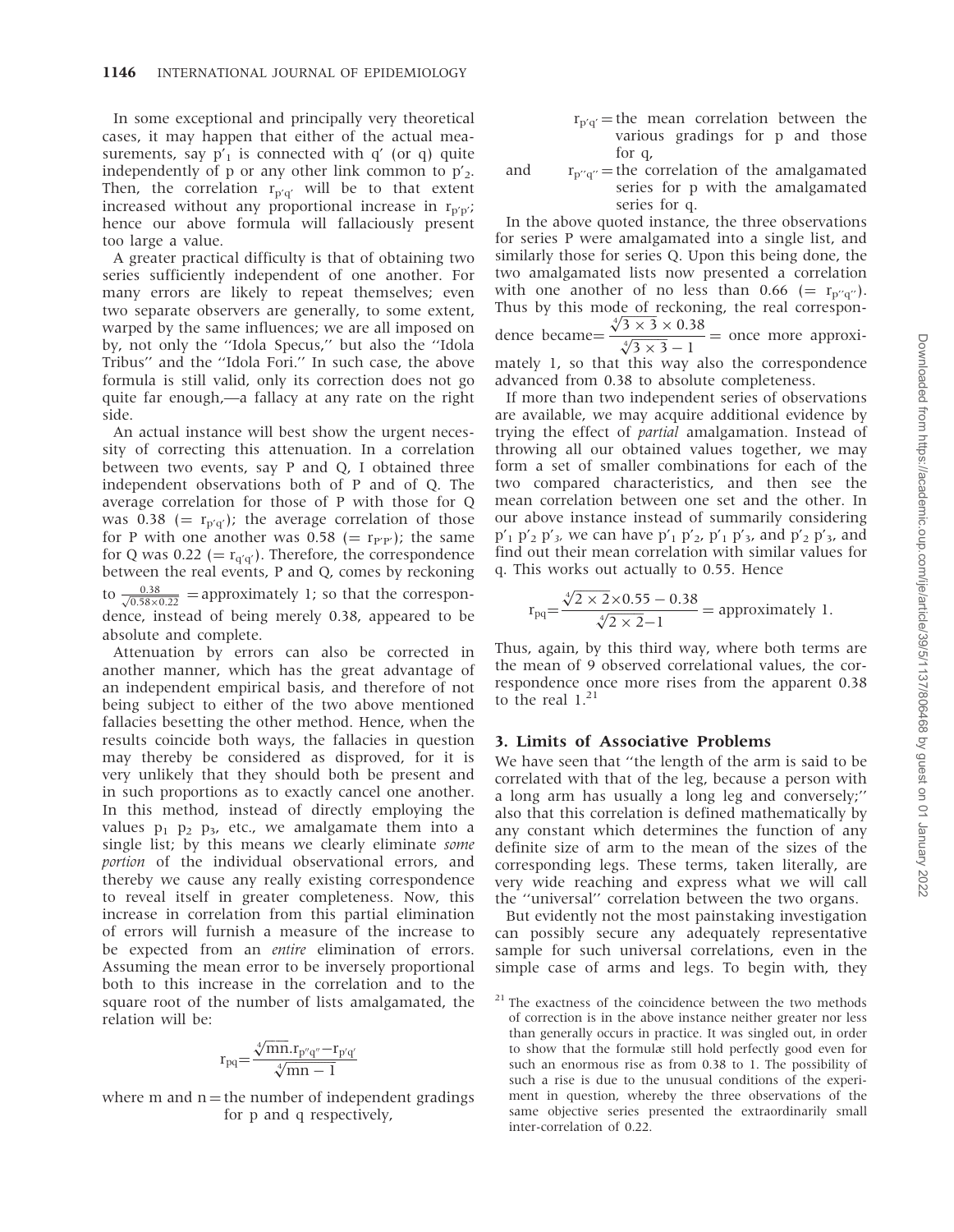would have to be equally derived from every stage of growth, including all the prenatal period; since this is the most influential of all causes of variation in size. In the next place, they would have to come from every historical epoch, containing their fair proportion of big Cro-Magnons, little Furfoozers, etc. Further, they must impartially include every living race, from the great Patagonians to the diminutive M'Kabbas; also every social class, from the tall aristocrats to the under-sized slummers.

Practically, then, the universal correlation, even if desirable, is quite inaccessible. We are forced to successively introduce a large number of restrictions: the sample is confined to adults, to moderns, to some particular country, etc., etc. In a word, we are obliged to deal with a special correlation.

When we proceed to more narrowly consider these restrictions, it soon becomes clear that they are far from being really detrimental. For every serious investigation will be found to be directed, however vaguely and unconsciously, by some hypothesis as to the causes both of the correspondence and of the digression therefrom (see page 1138). This hypothesis will determine a particular system of restrictions, such as to set the correspondence in the most significant relief.

But from these restrictions will at the same time proceed several kinds of grave errors. In the first place, since the restrictions are not explicitly recognized, they often are not carried out in a manner scientifically profitable; then, the result, however true, may nevertheless be trivial and unsuggestive. For instance, a series of experiments was recently executed by one of our best known psychologists and ended—to his apparent satisfaction—in showing that some children's school-order was largely correlated with their height, weight, and strength. As, however, no steps had been taken to exclude the variations due to difference of age, the only reasonable conclusion seemed to be that as children grow older they both get bigger and go up in the school! Such explanation turned out in fact to probably be the true and sufficient one.

The next fault to be feared is equivocality. For even if the controlling under-thought be good, yet its indistinctness in the mind of the experimenter causes the restriction to be carried out so unsystematically, that the results inevitably become ambiguous and fruitless.

The last is that, even with the clearest purpose, this specialization of the correlation is an exceedingly difficult matter to execute successfully. Only by a profound knowledge of the many factors involved, can we at all adequately exclude those irrelevant to our main intention.

Now, all such elements in a correlation as are foreign to the investigator's explicit or implicit purpose will, like the attenuating errors, constitute impurities in it and will quantitatively falsify its apparent amount. This will chiefly happen in two ways.

#### 4. ''Constriction'' and ''Dilation''

Any correlation of either of the considered characteristics will have been admitted irrelevantly, if it has supervened irrespectively of the original definition of the correspondence to be investigated. The variations are thereby illegitimately constrained to follow some irrelevant direction so that (as in the case of Attenuation) they no longer possess full amplitude of possible correlation in the investigated direction; the maximum instead of being 1 will be only a fraction, and all the lesser degrees of correspondence will be similarly affected; such a falsification may be called ''constriction.'' Much more rarely, the converse or ''dilation'' will occur, by correlations being irrelevantly excluded. The disturbance is measurable by the following relation:

$$
r_{pq} = \frac{r'_{pq}}{\sqrt{1-r^2}_{pv}}
$$

where  $r'_{pq}$  = the apparent correlation of p and q, the two variables to be compared,

- $r_{\text{av}}$  = the correlation of one of the above variables with a third and irrelevantly admitted variable v.
- and  $r_{pq}$  = the real correlation between p and q, after compensating for the illegitimate influence of v.

Should any further irrelevant correlation, say  $r_{\text{nw}}$  be admitted, then

$$
r_{pq} \!\!=\!\! \frac{r_{pq}^1}{\sqrt{1-r_{pv}^2\!-\!r_{pw}^2}}
$$

In the reverse case of ''dilation,''

$$
r_{pq}\!\!=r^1_{pq}\!\cdot\!\!\sqrt{1-r^2_{pv}\!\!- \!r^2_{pw}}
$$

These formulæ will be easily seen to be at once derivable from the relations stated on pages 1138 and 1139. Small, irrelevant variations evidently do not affect the result in any sensible degree, while large ones are capable of revolutionizing it.

The following is an actual illustration of this constriction. I was investigating the correspondence between on the one hand intelligence at school lessons and on the other the faculty of discriminating musical pitch. The correlation proved to be 0.49. But, upon inquiry, it turned out that more than half of the children took lessons in music and therefore enjoyed artificial training as regards pitch; here, then, was a powerful cause of variation additional and quite irrelevant to the research, which dealt with the correspondence between the two natural faculties. When this disturbant had once been detected, there was no difficulty in eliminating its influence by the above formula; the correspondence between pitch discrimination and music lessons was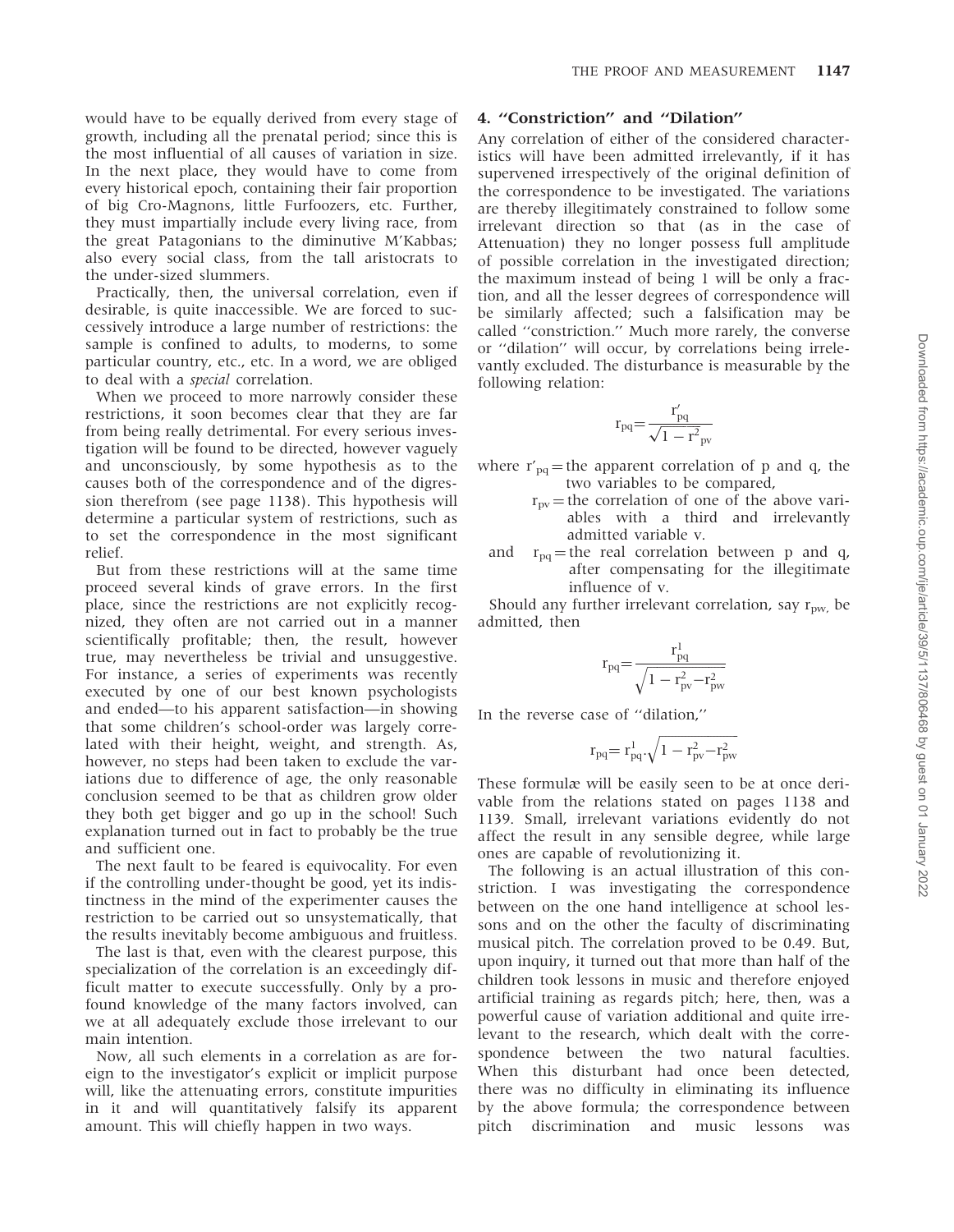measured at 0.61; so that the true required correlation became

$$
\frac{0.49}{\sqrt{1 - 0.61^2}} = 0.62
$$

In this particular case, the more desirable course was open of eliminating the constriction, practically, by confining the experiment to those children who were learning music and therefore were on a sufficient equality as regards the training. The correlation then gained in this purely empirical way exactly coincided with the former result, being again 0.62.

#### 5. ''Distortion''

Whereas Attenuation and Constriction have wholly tended to reduce the apparent correlation, and Dilation to enlarge it, we now come to a third kind of impurity that may equally well reduce or enlarge. Its effect is thus analogous to the first consequence of accidental errors discussed in the first part of this article, but, unlike the latter, this Distortion does not in the least tend to eliminate itself in the longest series of observations.

Distortion occurs whenever the two series to be compared together both correspond to any appreciable degree with the same third irrelevant variant. In this case, the relation is given by

$$
r_{pq} = \frac{r_{pq}^{1} - r_{pv}.r_{qv}}{\sqrt{(1 - r_{pv}^{2})(1 - r_{qv}^{2})}}
$$

- where  $r_{\text{pq}}^{\text{I}}$  = the apparent correlation between p and q, the two characteristics to be compared,
	- $r_{\text{pv}}$  and  $r_{\text{qv}}$  = the correlations of p and q with some third and perturbing variable v,
		- and  $r_{\text{pa}}$  = the required real correlation between p and q, after compensating for the illegitimate influence of v.

Should the common correspondence with v have been irrelevantly excluded instead of admitted, the relation becomes

$$
r_{pq}\!\!=r^1_{pq}\!\!\cdot\!\!\sqrt{(1-r^2_{pv})(1-r^2_{qv})}+r_{pv}\!\!\cdot\! r_{qv}
$$

In the course of the same investigation above alluded to, but in another school, the correlation between school intelligence and discrimination of pitch turned out to be  $-0.25$ , so that apparently not the cleverer but the stupider children could discriminate best! But now it was observed that a superiority in discrimination had been shown by the older children, amounting to a correlation of 0.55; while, for a then unknown reason, the schoolmaster's estimate of intelligence had shown a very marked (though unconscious) partiality for the younger ones, amounting to a correlation of 0.65. Hence, the true correlation reckoned out to

$$
\frac{-0.25 - 0.55 \times (-0.65)}{\sqrt{(1 - 0.55^2)(1 - [-0.65]^2)}} = +0.17.
$$

This latter low but direct correlation was — under the particular circumstances of the experiment unquestionably about correct; so that the one originally observed of  $= -0.25$  would have been entirely misleading.

#### 6. Criticism of Prevalent Working Methods

So far, our illustration of systematic deviation has been confined to instances taken from personal experience. But it might perhaps be thought that other workers avoid such perversions of fact by the simpler method of common sense. Unfortunately, such does not seem to have been at all the case; not once, to the best of my knowledge, has any partial association between two psychological events been determined in such a way as to present any good evidential value—these are strong terms, but, I think, hardly exaggerated.

Psychologists, with scarcely an exception, never seem to have become acquainted with the brilliant work being carried on since 1886 by the Galton-Pearson school. The consequence has been that they do not even attain to the first fundamental requisite of correlation, namely, a precise quantitative expression. Many have, indeed, taken great pains in the matter and have constructed arrays of complicated numerical tables; but when we succeed in orienting ourselves in the somewhat bewildering assemblage of figures, we generally find that they have omitted precisely the few facts which are essential, so that we cannot even work out the correlation for ourselves.

This lack of quantitative expression entails far more than merely diminished exactitude. For, in consequence, the experimenters have been unable to estimate their own results at all correctly; some have believed themselves to demonstrate an entire absence of correspondence, when the latter has really been quite considerable; whereas others have presented to the public as a high correlation what has really been very small and often well within the limits of mere accidental coincidence; these limits they have had no means of determining, and moreover their data were usually obtained in such a way as to make it unnecessarily large.

Seeing, thus, that even the elementary requirements of good correlational work described in the first part of this article have been so generally deficient, we cannot be surprised to find that the more advanced refinements of procedure discussed in the second part have been almost wholly unregarded; so that the final results are saturated and falsified with

 $22$  This same formula has already been arrived at, though along a very different route, by Yule. See Proc. R. S. L., Vol. LX.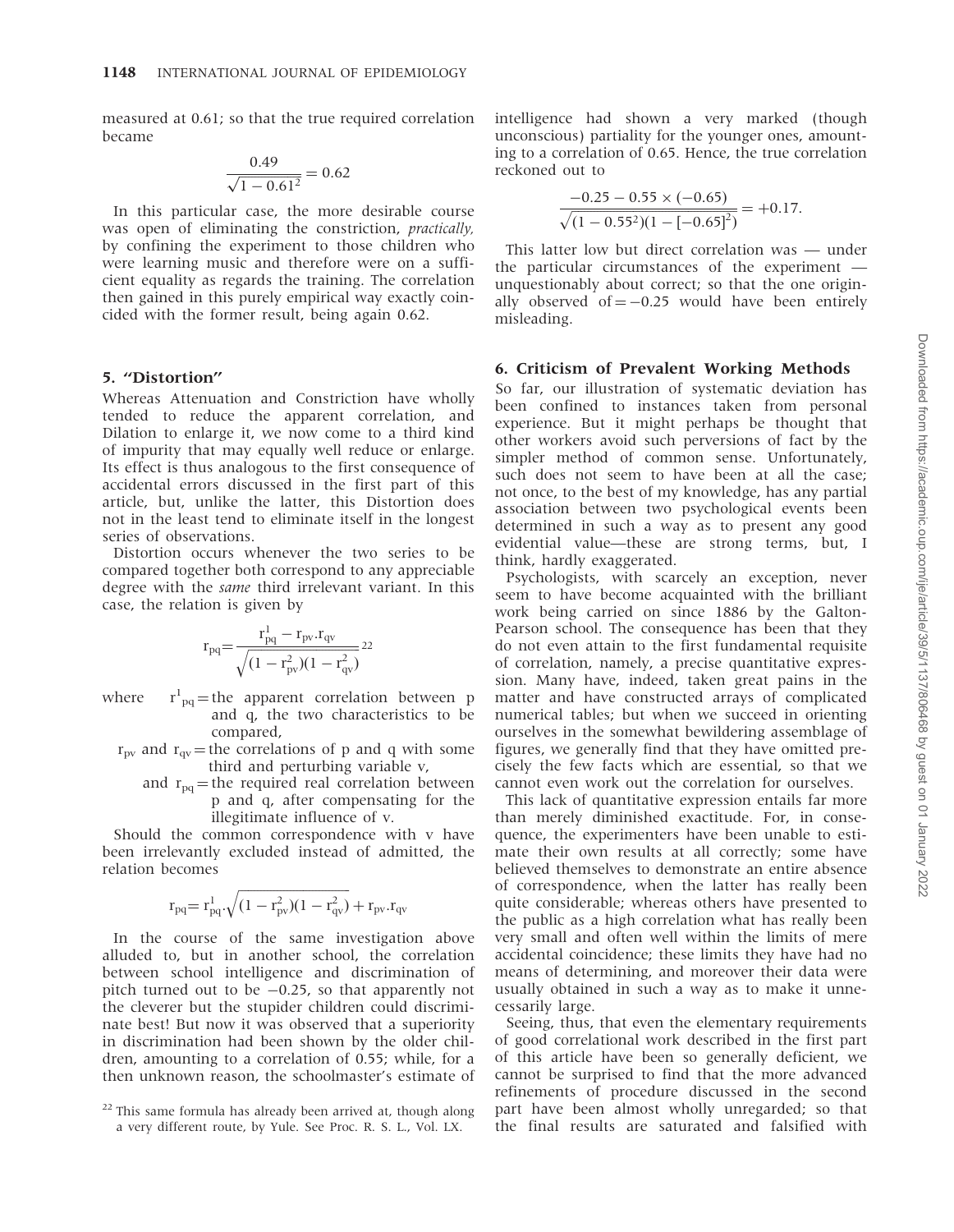every description of impurity. In this respect, unfortunately, it is no longer possible to hold up even the Galton-Pearson school as a model to be imitated. The latter must now perform the very different office of saving us from detailed criticism of inferior work, by enabling us to form an opinion as to how far the defect permeates and vitiates even the best existent correlational research.

As example, we will take Pearson's chief line of investigation, Collateral Heredity, at that point where it comes into closest contact with our own topic, Psychology. Since 1898 he has, with government sanction and assistance, been collecting a vast number of data as to the amount of correspondence existing between brothers. A preliminary calculation, based in each case upon 800 to 1,000 pairs, led, in 1901, to the publication of the following momentous results:

# COEFFICIENTS OF COLLATERAL **HEREDITY**

#### Correlation of Pairs of Brothers.

| PHYSICAL CHARACTERS.<br>(Family Measurements.) |        | MENTAL CHARACTERS.<br>(School Observations.) |        |  |
|------------------------------------------------|--------|----------------------------------------------|--------|--|
| Stature                                        | 0.5107 | Intelligence                                 | 0.4559 |  |
| Forearm                                        | 0.4912 | Vivacity                                     | 0.4702 |  |
| Span                                           | 0.5494 | Conscientiousness                            | 0.5929 |  |
| Eye-color                                      | 0.5169 | Popularity                                   | 0.5044 |  |
| (School Observations.)                         |        | Temper                                       | 0.5068 |  |
| Cephalic index                                 | 0.4861 | Self-consciousness                           | 0.5915 |  |
| Hair-Color                                     | 0.5452 | <b>Shyness</b>                               |        |  |
| Health                                         | 0.5203 |                                              | 0.5281 |  |
| Mean                                           | 0.5171 | Mean                                         | 0.5214 |  |
|                                                |        |                                              |        |  |

Dealing with the means for physical and mental characters, we are forced to the perfectly definite conclusion, that the mental characters in man are inherited in precisely the same manner as the physical.<sup>23</sup> Our mental and moral nature is, quite as much as our physical nature, the outcome of hereditary factors.

Now, let us consider how these coefficients of correlation will be affected by our ''systematic deviations.'' To begin with, there is the ''Attenuation'' by errors; since it evidently cannot be assumed that the schoolmasters' judgments as to conscientiousness, temper, etc., are absolutely infallible. On page 1145, it has been shown that deviation from this source may be estimated by the following formula:

$$
r_{pq} = \frac{r'_{p'q'}}{\sqrt{r_{p'p'} \cdot r_{q'q'}}}
$$

To ascertain  $r_{p'p'}$  and  $r_{q'q'}$ , I am aware of no precise data beyond that found in some experiments of my own, where the independent intellectual gradings for

the same series of subjects correlated with one another on an average to the amount of 0.64. As on other occasions very competent persons have estimated this to be as much as should be expected, and as intelligence is about the most easily gradable of all the mental qualities mentioned by Pearson, there is so far no reason to suppose that his ''great number of masters and mistresses'' did on the whole any better. Hence, even if we could assume that the mistakes in estimating one brother were independent of the mistakes in estimating the other, then the true correlation would be about, not 0.5172, but  $\frac{0.5172}{\sqrt{0.64 \times 0.64}}$  = 0.81, an extent of difference that seriously modifies our impression of exactitude from all these coefficients to four places of decimals. When we further consider that each of these physical and mental characteristics will have quite a different amount of such error (in the former, this being probably quite insignificant), it is difficult to avoid the conclusion that the remarkable coincidence announced between physical and mental heredity can hardly be more than mere accidental coincidence.

Let us next proceed to irrelevant correlation, and take for our theme postnatal accidents connected on the one side with brotherhood and on the other with the mental qualities. Pearson's primary intention seems to have been to make his correlation as ''universal'' as possible, and in one place he expressly mentions that education is among the causes contributory to variation. Hence, he is no more than consistent, in that he forms his correlation without regard to the fact that the correspondence between the brothers' ''conscientiousness,'' ''popularity,'' etc., must be in great measure due to their coming under the same home influences. But such a correlation can scarcely be accepted as scientifically valuable. For we do not really know anything precise about the assimilating effects of heredity, when our observed correspondence is perhaps chiefly due to the brothers having been similarly brought up — or even to such accidents as their being equally well dressed and having the same amount of hampers and pocketmoney. Still less can we, then, fairly compare such a result with that obtained from physical measurements, where common home life has little or no effect. The factor of post-natal accidents, therefore, cannot but be regarded as irrelevant, and consequently the coefficients of correlation must be taken as hopelessly ''distorted.''

But even consistence cannot be upheld throughout the matter. For though the effect of post-natal life has thus been admitted with regard to education at home, it has perforce been excluded as regards public education. For only those brothers have been compared together who are at the same school; the coefficients of correlation would certainly diminish if those also could be included who are living in a totally different manner, have gone to sea, etc. The correlations are <sup>23</sup> The italics are Pearson's. The italics are Pearson's. The italian of the effore also illegitimately "dilated."